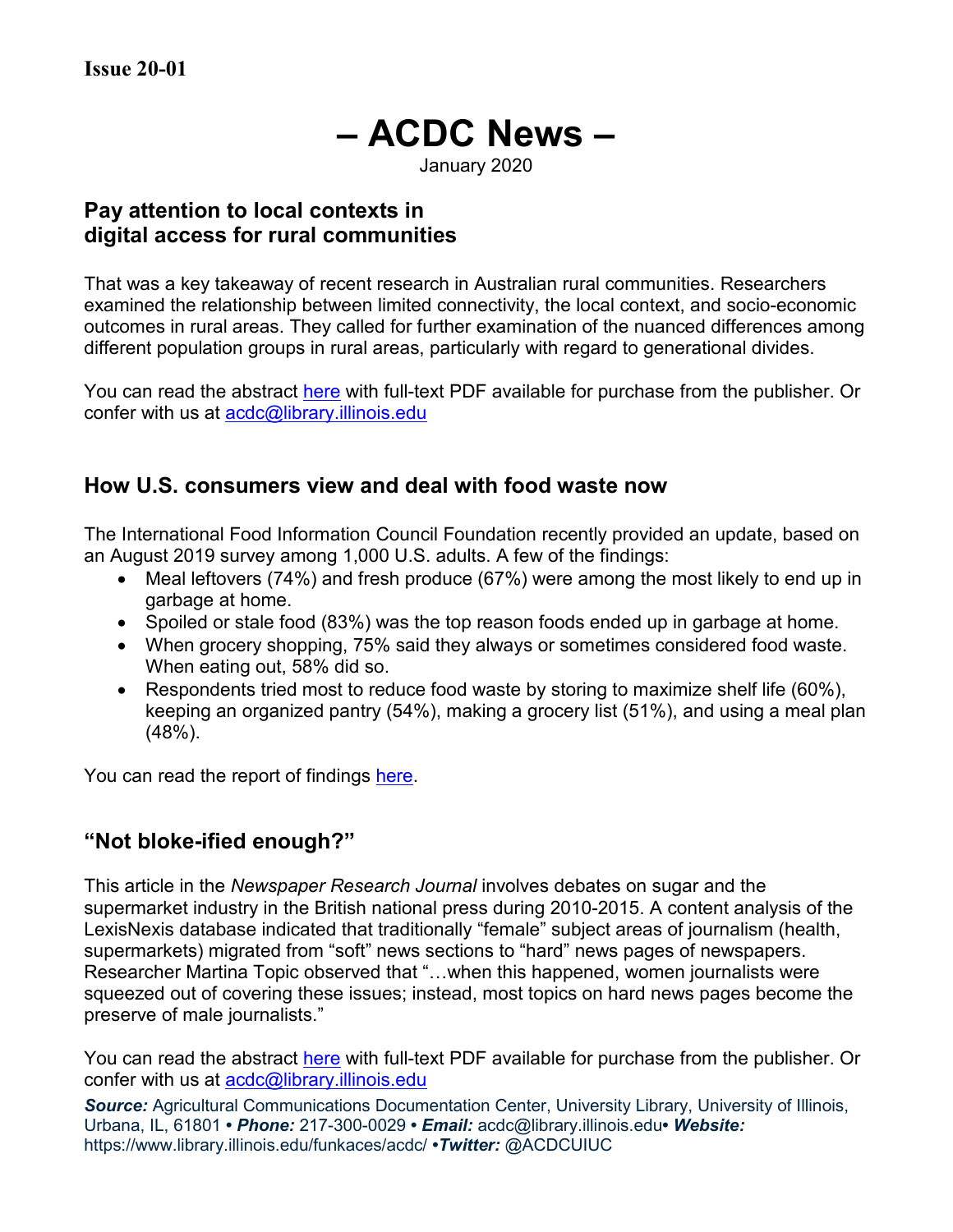## **Issue 20-01**

## **Tips for reporting in indigenous communities**

An award-winning reporter, Angela Sterritt, says that journalists can do a much better job of covering indigenous interests and communities. Among suggestions reported in the *Ryerson Review of Journalism* (Canada):

- Be cautious of stereotyping
- Add depth and context in stories
- Get the terminology right and identify sources accurately
- Use varied sources to reveal the many perspectives, world views, and thoughts
- Balance positive and negative coverage of issues

You can read these and other tips in the article [here.](https://rrj.ca/reporting-on-indigenous-issues-heed-angela-sterritts-top-five-tips)

## **Inviting your feedback and ideas**

We invite you to participate in our listening survey to help us serve your interests. Participating includes answering 10 questions that will take about 10 minutes. The survey will be open until February 15, 2020. The ACDC Coordinator will review, synthesize and keep your responses confidential. If you have any questions about the research study, please contact Janis Shearer at *ishearer@illinois.edu.* If you have questions or concerns about your rights as a participant please contact the University of Illinois at Urbana-Champaign Office for the Protection of Research Subjects at 217-333-2670 or via email at *irb@illinois.edu.* 

Thank you for your help. Please click [here](https://surveys.illinois.edu/sec/940597) for the survey.

# **Communicator events approaching**

#### **January 24 and February 14, 2020**

Deadlines for submission of research papers, posters, research proposals, theses and dissertations for presentation and awards at the annual meeting of the Association for Communication Excellence in Agriculture, Natural Resources, and Life and Human Sciences (ACE), June 22-25, 2020 in Chicago, Illinois USA.

Information: [https://aceweb.org/Call-for-research-papers-for-presentation-at-2020-ACE-](https://aceweb.org/Call-for-research-papers-for-presentation-at-2020-ACE-Annual-Conference)[Annual-Conference](https://aceweb.org/Call-for-research-papers-for-presentation-at-2020-ACE-Annual-Conference)

#### **February 2-3, 2020**

National Agricultural Communications Symposium with the Southern Association of Agricultural Scientists, Louisville, Kentucky Information: Prof. Annie Specht at specht21@osu.edu